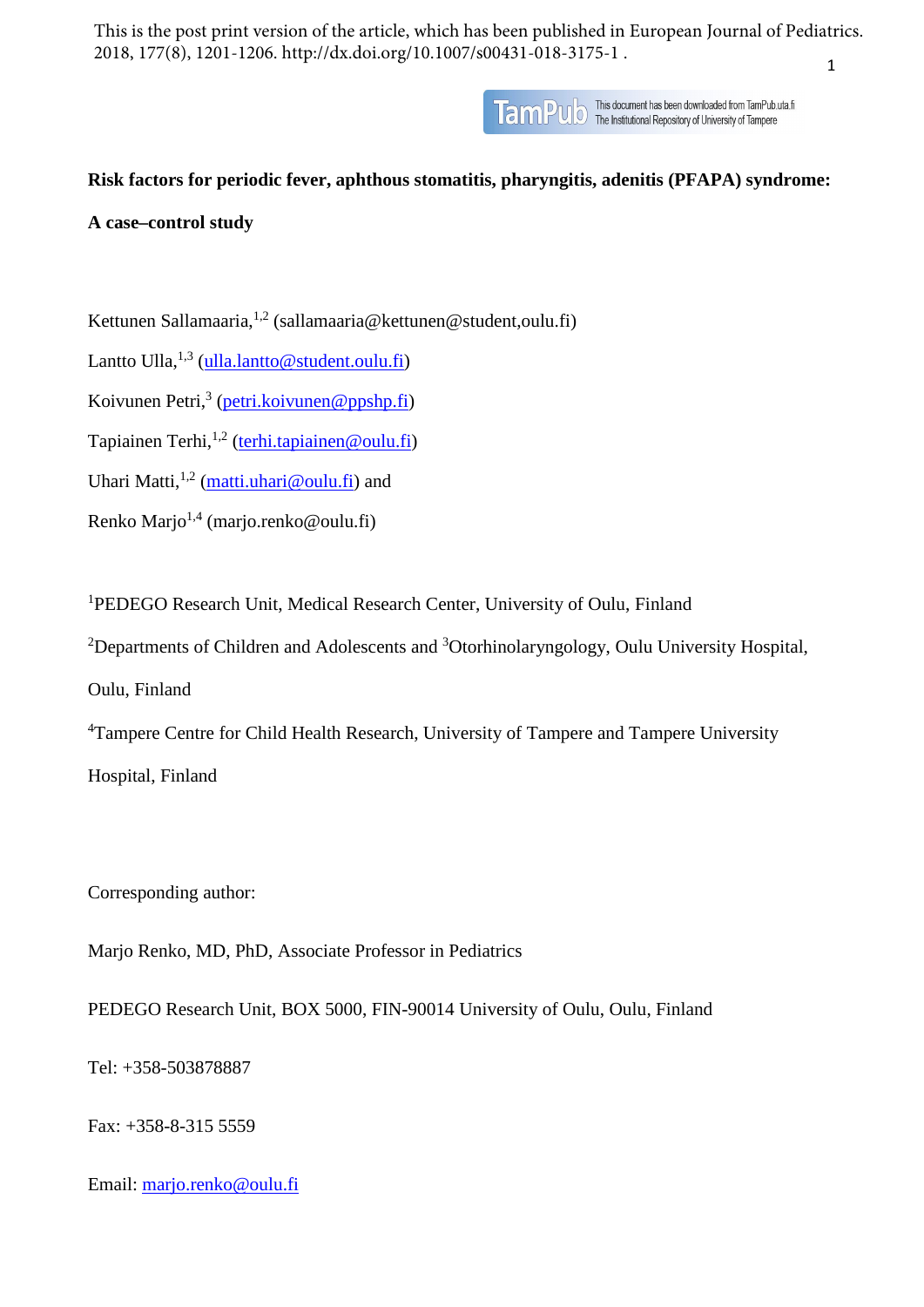# **What is known:**

- The pathogenesis and genetics of Periodic fever, aphthous stomatitis, pharyngitis, adenitis (PFAPA) syndrome remain unsolved.
- PFAPA syndrome has been shown to cluster in families.

# **What is new:**

- Maternal smoking and lack of breastfeeding are more common in patients with PFAPA syndrome than in the controls.
- Environmental risk factors may be important in the pathogenesis of the syndrome.

# **Abstract**

The etiology and pathogenesis of periodic fever, aphthous stomatitis, pharyngitis, adenitis (PFAPA) syndrome are unclear. We performed a case–control study to evaluate potential environmental or lifestyle factors associated with PFAPA morbidity. We enrolled 119 patients with PFAPA syndrome who had undergone tonsillectomy in Oulu University Hospital between 1987 and 2007. We recruited 230 controls, matched for sex, birth date and place from the database of the Population Register Center of Finland. All the patients and controls completed a questionnaire regarding exposure to environmental triggers during early childhood. Maternal smoking was more common among PFAPA syndrome patients than controls  $(23\% \text{ vs. } 14\%; P = 0.005)$ . PFAPA patients had lower breastfeeding rates than controls (94% vs. 99%; *P* = 0.006). No other environmental factors were associated with PFAPA syndrome, except having an aquarium at home ( $P = 0.007$ ). The patient group also used natural or herbal medicines more often than the controls ( $P = 0.01$ ).

*Conclusion*: Maternal smoking and lack of breastfeeding, known risk factors for common childhood infections, were more common in patients with PFAPA syndrome than in matched controls. Environmental factors may be important in the pathogenesis of PFAPA syndrome and should be evaluated in future studies.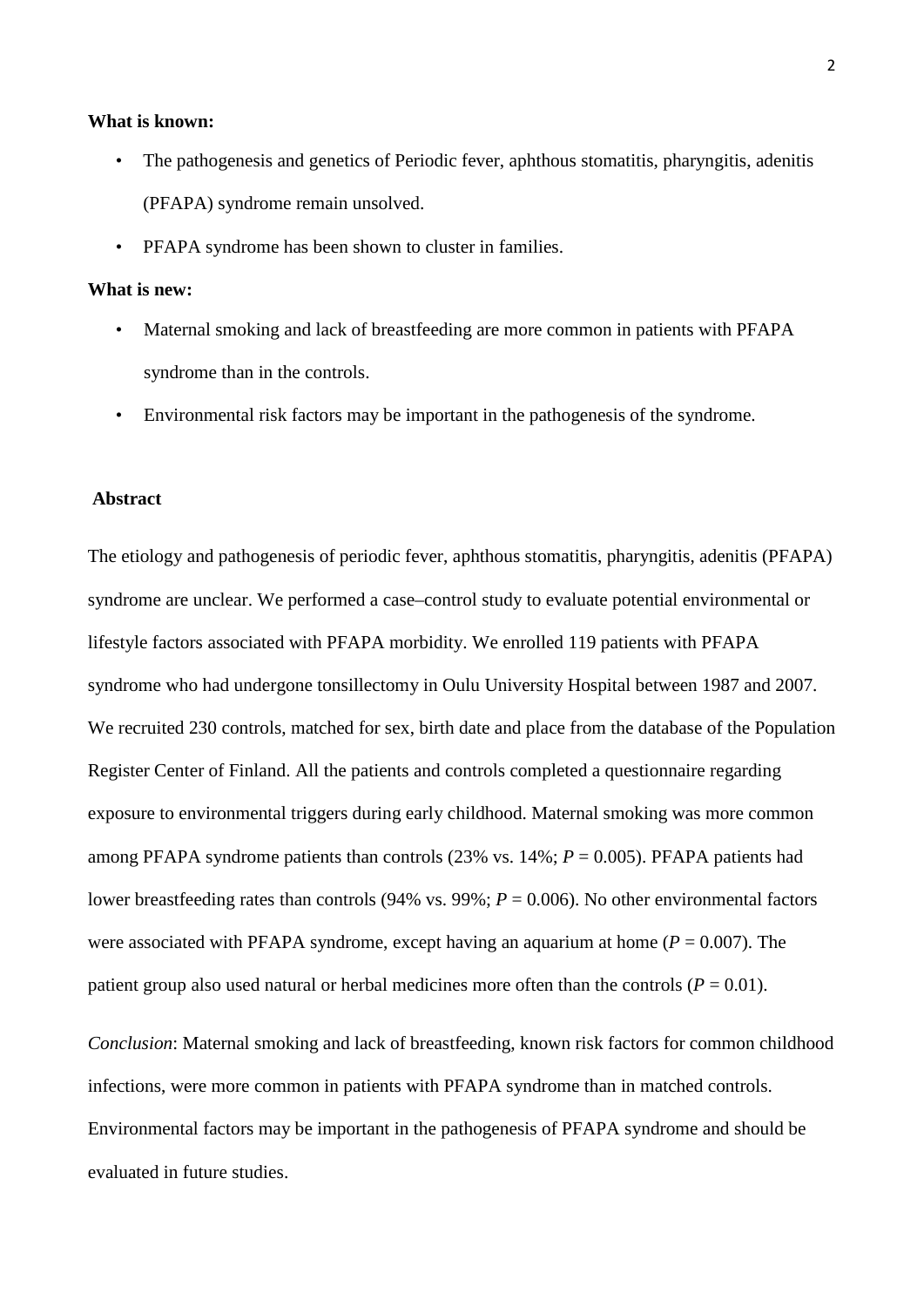# **Abbreviations**

| $\mathbf{A}$           | adenoidectomy                                                       |
|------------------------|---------------------------------------------------------------------|
| aOR                    | adjusted odds ratio                                                 |
| <b>CI</b>              | Confidence interval                                                 |
| $\mathop{\mathrm{IL}}$ | Interleucin                                                         |
| <b>NA</b>              | not applicable                                                      |
| <b>OR</b>              | odds ratio                                                          |
| <b>PFAPA</b>           | periodic fever, aphthous stomatitis, pharyngitis, adenitis syndrome |
| TE                     | Tonsillectomy                                                       |
| <b>TEA</b>             | Adenotonsillectomy                                                  |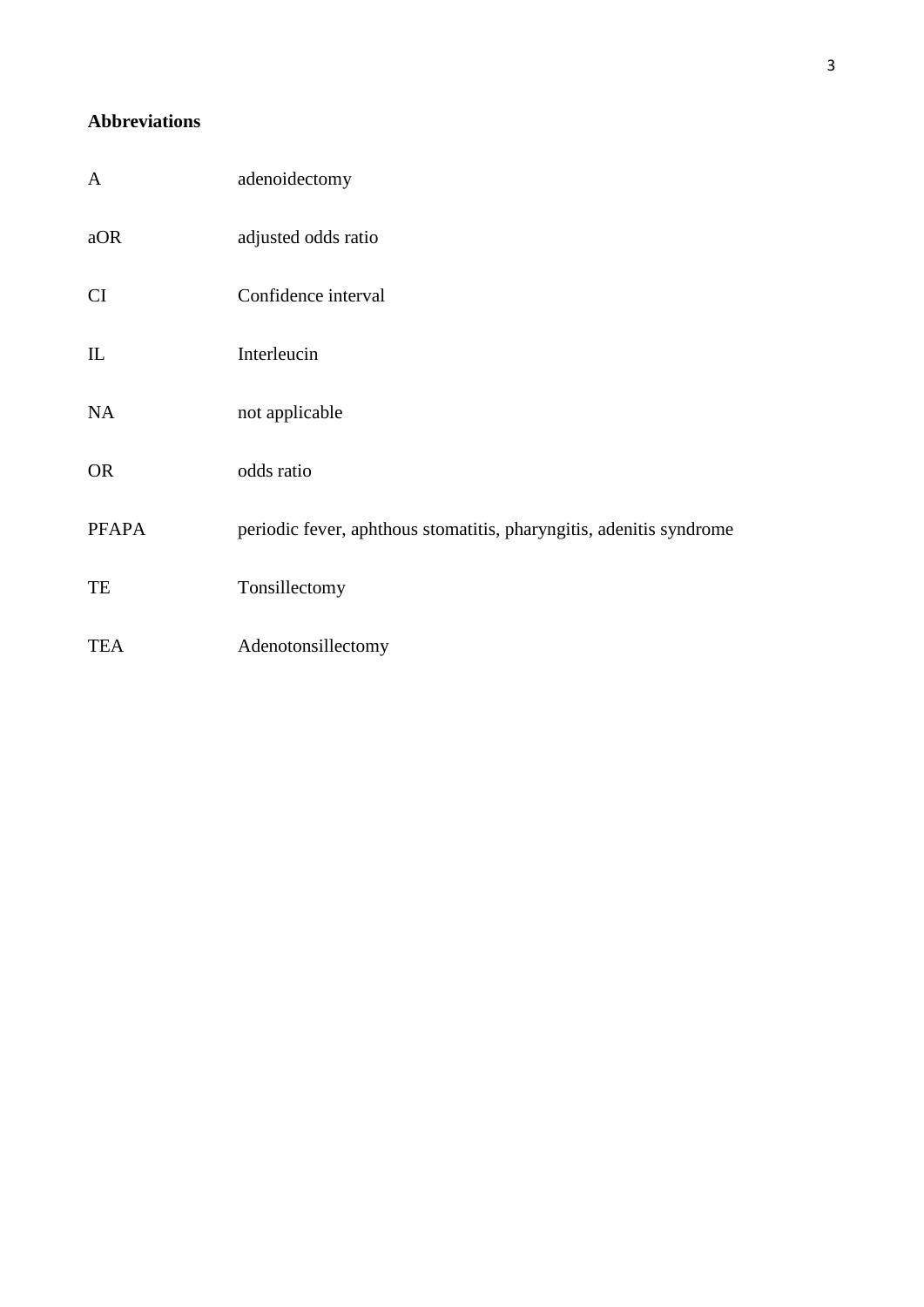# **Introduction**

Periodic fever, aphthous, stomatitis, pharyngitis, adenitis (PFAPA) syndrome, which was first described by Marshall et al. in 1987, is the most common periodically occurring fever in children (1, 2). In PFAPA syndrome, febrile episodes lasting from 3 to 6 days reoccur at regular intervals in 3 to 8 week cycles (3). The symptoms most often manifest before the age of 5 years. Children with PFAPA syndrome are asymptomatic between febrile episodes (3).

The etiology and pathogenesis of PFAPA syndrome remain unknown. Recent studies support the hypothesis that PFAPA syndrome involves inflammasome-driven proinflammatory interleukin (IL)- 1β production during febrile episodes (4, 5). Inflammasomes may be activated by microbes or other environmental stimuli (6, 7). Recent studies showed clear family clustering of PFAPA syndrome (8- 11). However, whole exome sequencing failed to find a unique gene as the trigger of PFAPA syndrome (12). Familial clustering suggests that environmental factors may be involved in the pathogenesis of the syndrome. We performed a case–control study to evaluate potential environmental or lifestyle factors associated with PFAPA morbidity and the pathogenesis of PFAPA syndrome.

# **Materials and methods**

# **PFAPA patients**

Our study population comprised all PFAPA patients who were diagnosed with PFAPA syndrome and underwent a tonsillectomy (TE) or adenotonsillectomy (TEA) in Oulu University Hospital, Oulu, Finland between 1987 and 2007. Data were retrieved from the hospital's records, as previously described (13). In our hospital, TE has been the main treatment choice for PFAPA syndrome since the 1990s. As there is no specific diagnosis code for PFAPA syndrome, we reviewed the records of all patients who underwent a TE or TEA before the age of 12 years because of regularly reoccurring fevers. We defined a PFAPA patient as one who had had at least five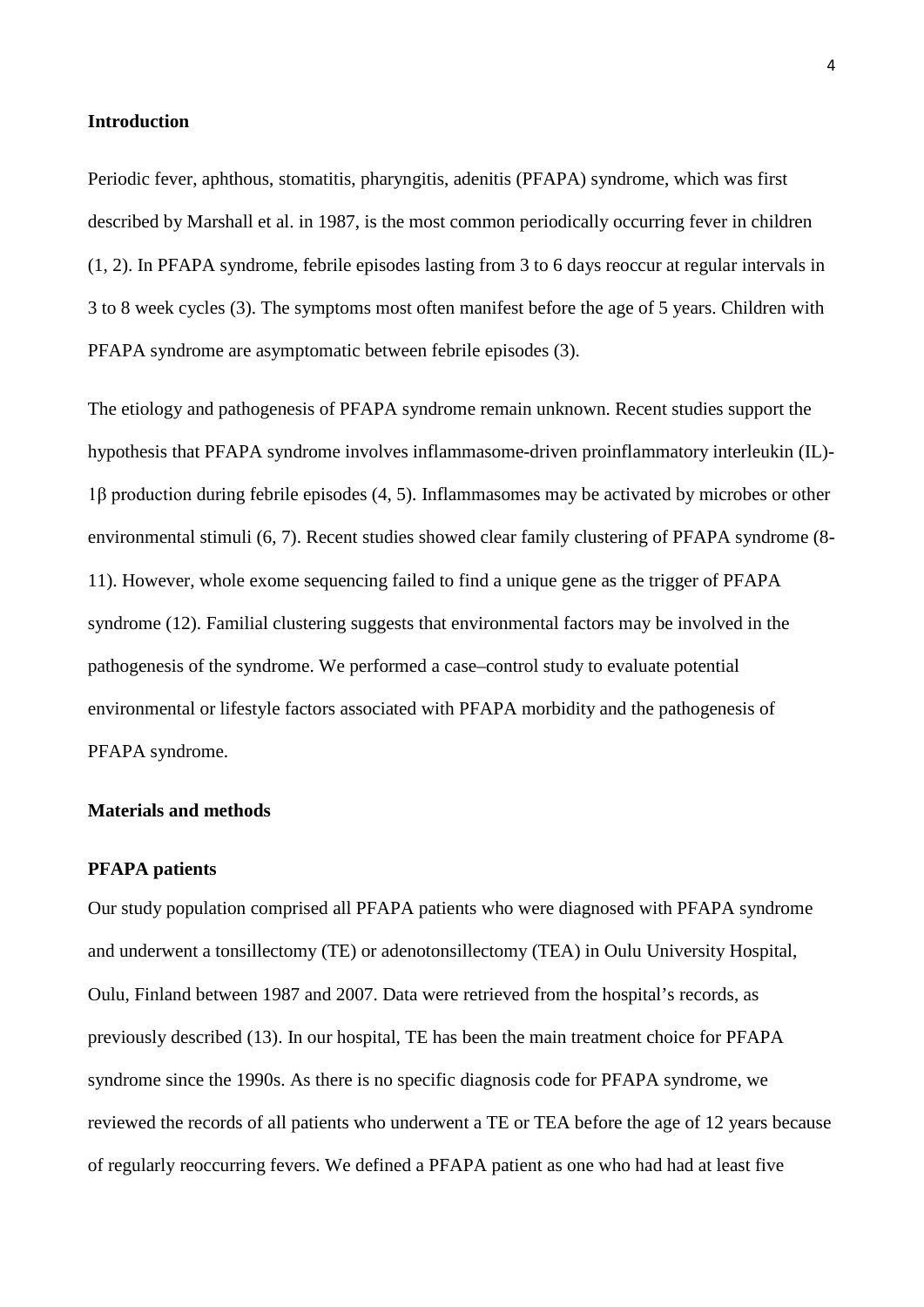regularly occurring febrile episodes and remained fully asymptomatic between the febrile episodes. Other periodic fevers than PFAPA syndrome are extremely rare in Finland (14).

#### **Control subjects**

Controls were selected randomly from the database of the Population Register Center of Finland. The controls were matched with PFAPA syndrome patients by sex, birth date  $(\pm 1 \text{ year})$ , and place of residence at the time of birth. To try to have at least two controls per PFAPA patient, 915 candidates were selected from the Population Register Center. The controls were approached by a mailed questionnaire.

# **Questionnaires**

The questionnaire contained 25 questions regarding different risk factors during childhood. The socioeconomic status of the family was estimated by stratifying the occupational status of the parents into eight classes. The questionnaire included detailed questions about the type of housing and surrounding environment, duration of breastfeeding, day care attendance, sucking habits, vaccinations, hygiene practices, possible exposure to environmental chemicals and passive smoking, and exposure to pets and farm animals. Most of the questions in the survey focused on the subjects' histories in three age periods:  $\langle 2 \rangle$  years,  $2-7$  years, and  $> 7$  years.

# **Statistical analysis**

All analyses were performed using IBM SPSS statistics, version 18.0. For continuous variables, means with standard deviations in each group were calculated, in addition to the differences in means between groups and their confidence intervals (CI). Statistical differences between the groups were tested with the Student's *t* test and Mann–Whitney *U* test according to the distribution of the data.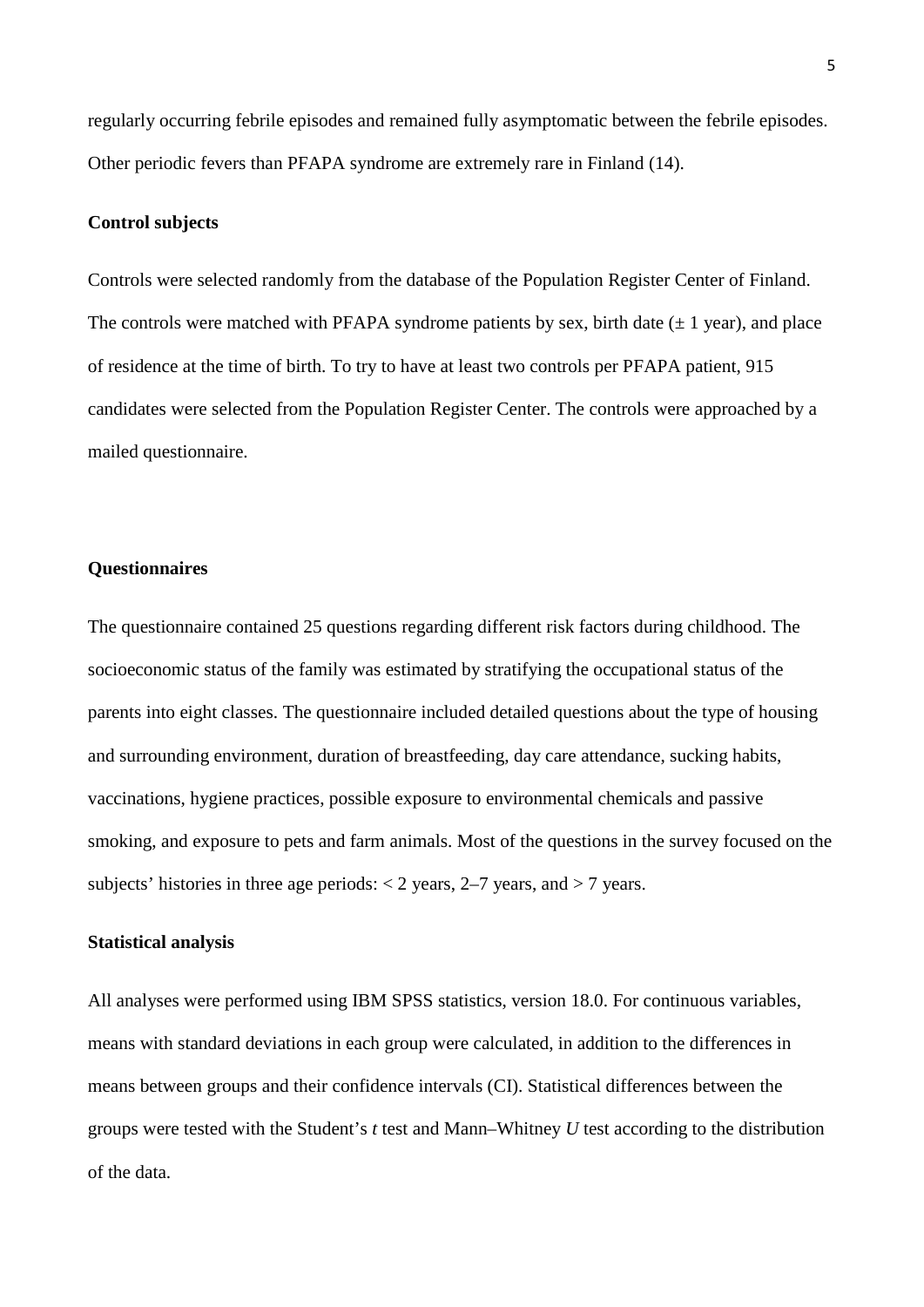A univariate logistic regression analysis was used to estimate the odds ratios (OR) of various risk factors. As the data on the controls were collected 3 years after the data on the PFAPA patients, logistic regression was used to adjust the age at the time when the questionnaire was filled. The socioeconomic status of the family as defined by occupation of mother or father was also adjusted. .Adjusted odds ratios (aOR), with their 95% CIs and *P*-values are presented.

Finally, we performed a multivariate logistic regression, including all variables with statistically significant differences in the univariate analyses, adjusted for age at the time of data collection and the social class of the family, as defined by the occupation of the mother or father.

# **Results**

The search revealed 825 patients, and the medical records of these patients were reviewed (Fig. 1). In total, 132 patients fulfilled the inclusion criteria and were invited for an outpatient visit. Thirteen patients were not reached or did not respond. Thus, the study population comprised 119 PFAPA patients. In 74/119 (62 %) patients, there was a definite observation of at least one of the following symptoms during fever flares: aphthous stomatitis, pharyngitis or adenitis. There was one pair of siblings in the patient series. The mean age of the 119 patients in the study population at the onset of PFAPA symptoms was 2.7 years (SD 2.4) and 4.4 years (SD 2.6) at the time of TE or TEAs. The mean interval between febrile episodes (from the first day of a febrile episode to the first day of the next episode) was 27.6 days (SD 9.2), and the mean duration of a fever was 4.1 days (SD 1.3).

After three postings, 205 controls returned completed questionnaires. Three of these controls were excluded due to reports of PFAPA syndrome-like symptoms in their history. Twenty-eight additional controls were interviewed by telephone. Thus, the final study included data from 230 control subjects (Fig. 1). The data on the controls were collected 3 years after the data on the patients with PFAPA syndrome.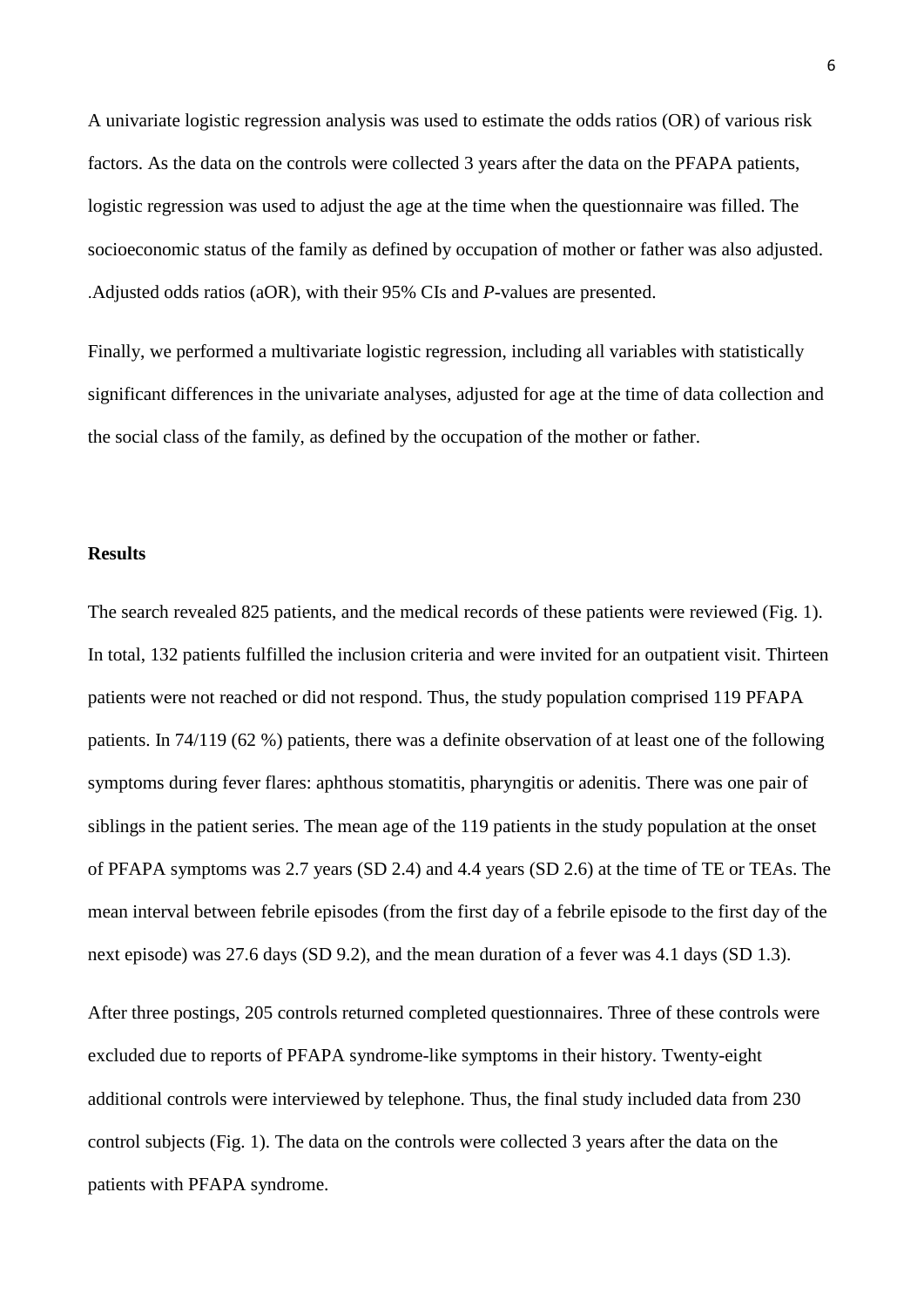The study group consisted of 119 PFAPA syndrome patients, whose mean age was 13.3 years (SD 5.4) at the time of the interview and a control group consisting of 230 subjects, whose mean age was 15.7 years (SD 5.4) at the time of the data collection. In the PFAPA group,  $60\%$  ( $N = 71$ ) of subjects were males, whereas 61% ( $N = 140$ ) of subjects in the control group were males. There were no between-group differences in the social class of the family, as determined by the occupation of mother. The residential environment was similar in both groups. More PFAPA patients than controls had lived in apartments when they were aged < 7 years (Table 1).

PFAPA patients had lower breastfeeding rates than controls (94% vs. 99%; aOR: 0.1, CI: 0.02 to 0.5,  $P = 0.006$ ), and the mean duration of breastfeeding was shorter in PFAPA patients compared to controls (7.0 months vs. 8.0 months,  $P = 0.08$ ). More mothers of PFAPA patients smoked than mothers of controls (23% vs. 14%; aOR: 2.5, CI: 1.3 to 4.6, *P* = 0.005). Fathers' smoking habits did not differ significantly between the groups (Table 1).

At age < 2 years, the PFAPA patients had attended day care centers less often compared to the controls (23% vs. 31%; aOR: 0.6, CI: 0.3 to 1.0,  $P = 0.048$ ). There was no difference in day care attendance at the age of 2–7 years. There were also no between-group differences in subjects having siblings or in the mean number of siblings (Table 1).

There were no between-group differences in exposures to fluoride toothpastes, pesticides, insecticides, or sunscreens (data not shown). The PFAPA patients reported significantly more frequent use of herbal medicines or naturopathic products than controls (Table 1).

Higher numbers of PFAPA patients than controls had an aquarium at home (26% vs. 14%; aOR: 2.3, CI: 1.3 to 4.1, *P* = 0.007). There were no between-group differences in histories of contact with domestic animals, including household pets (Table 2).

The adjusted multivariate model of variables that showed significant differences in the univariate analysis revealed that lack of breastfeeding, maternal smoking, having an aquarium at home, and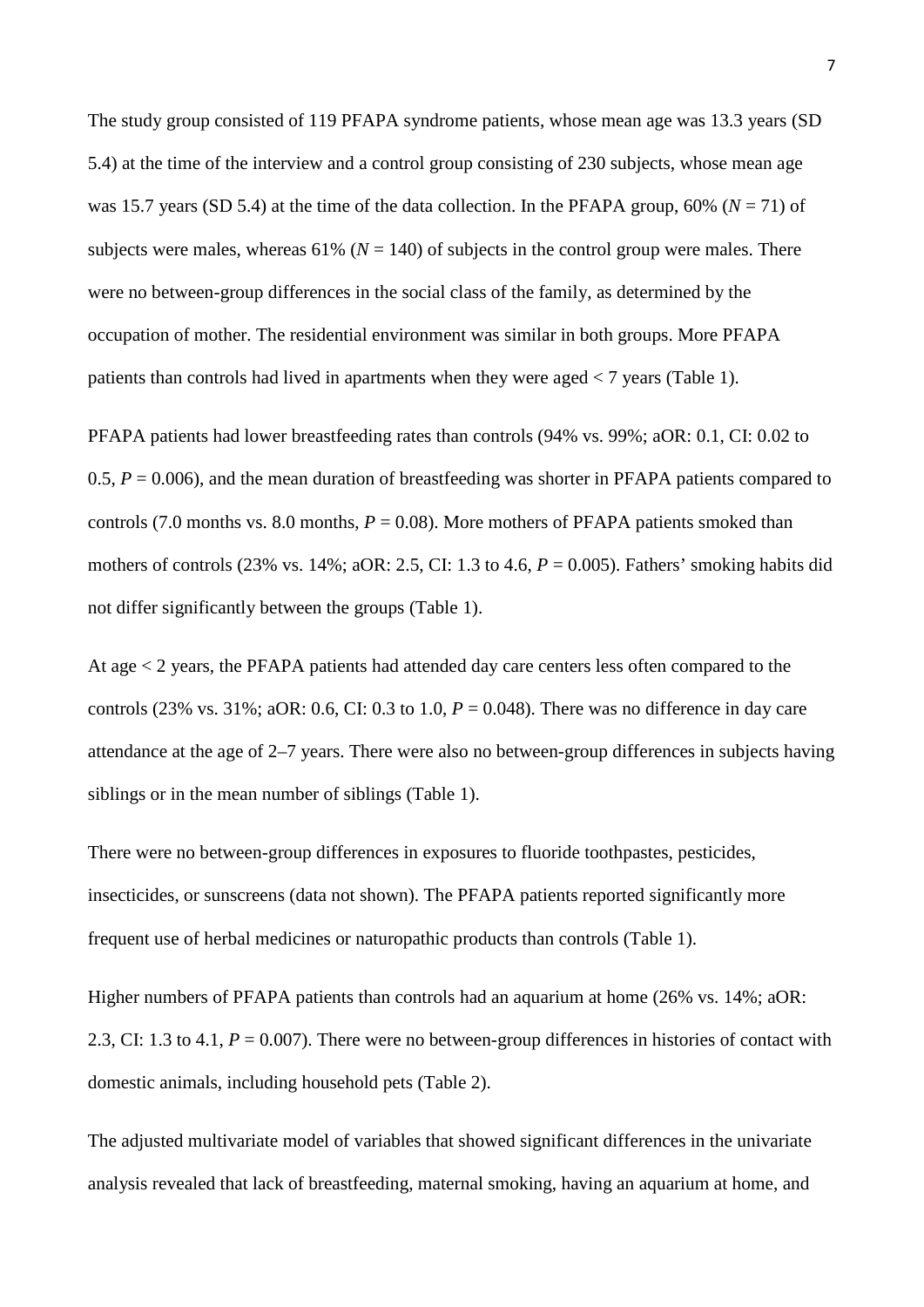using herbal medicines or naturopathic products were independent factors affecting the risk of PFAPA syndrome (Table 3). The results were not influenced further by adjusting the modelling along the occupation of the father.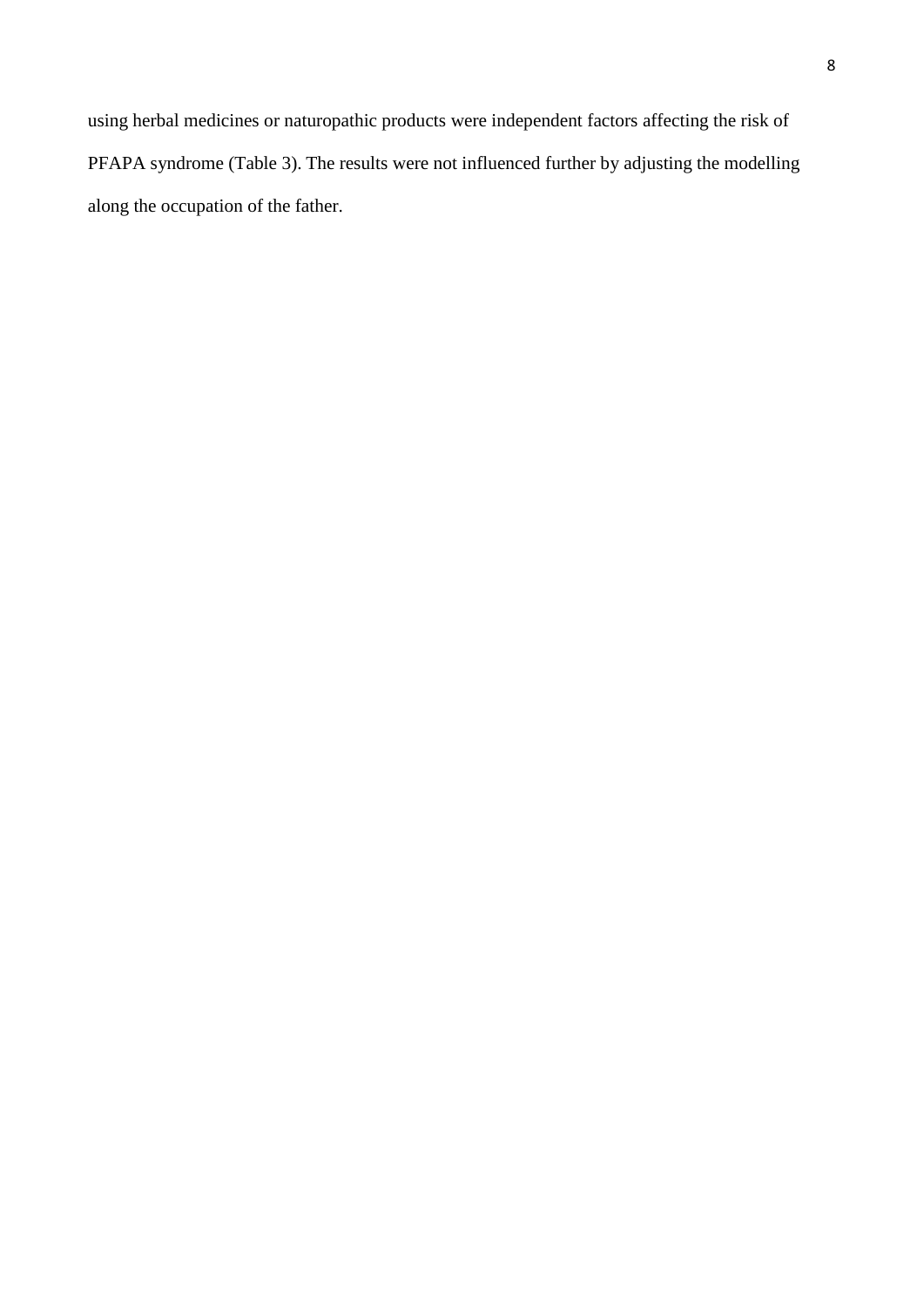# **Discussion**

In this case control study maternal smoking and lack of breastfeeding, known risk factors for common childhood infections, were more common in patients with PFAPA syndrome than in matched controls, even when controlling for the socioeconomic status of the family. Exposure to passive smoke induces inflammation processes in mucous membranes (15). Breastfeeding enhances protection against infectious diseases and supports the maturation of the immune system (16-18). In our study, the proportion of smokers among the mothers of the controls (14%) reflects the universal smoking habits of women in Finland (19). In this study, 23% of mothers of PFAPA patients smoked. Lack of breastfeeding was also more common in the PFAPA group as compared to the controls, and the duration of breastfeeding was shorter in the patient group.

The first reports of PFAPA syndrome were sporadic cases (1, 3). However, more familial cases were reported as the syndrome became better known and recognized (8-11). The syndrome seems to be multifactorial rather than monogenic (12). Familial occurrence, abnormal microbiome findings, and elevated IL-1b production support the idea of a multifactorial background (20). Environmental factors may also play a major role in the induction of inflammatory responses and symptoms of PFAPA.

Previous studies reported an association between PFAPA symptoms and proinflammatory cytokine IL-1β production (4, 5). Cheung et al. reported that a CARD8 polymorphism (CARD8-FS) in inflammasome-related genes was more common in PFAPA patients with a more severe phenotype (21). A TE, with removal of the microbial layer on the tonsils, in addition to lymphatic tissue, is a highly effective treatment for PFAPA syndrome (22). Dysregulation of cytokine production may also be triggered by microbes or their metabolic products (23, 24). In our previous study, PFAPA patients' tonsils yielded Candida and Cyanobacteria more often than the tonsils of controls, and Cloacibacterium was isolated only from PFAPA patients' tonsils (6, 7). The results suggest that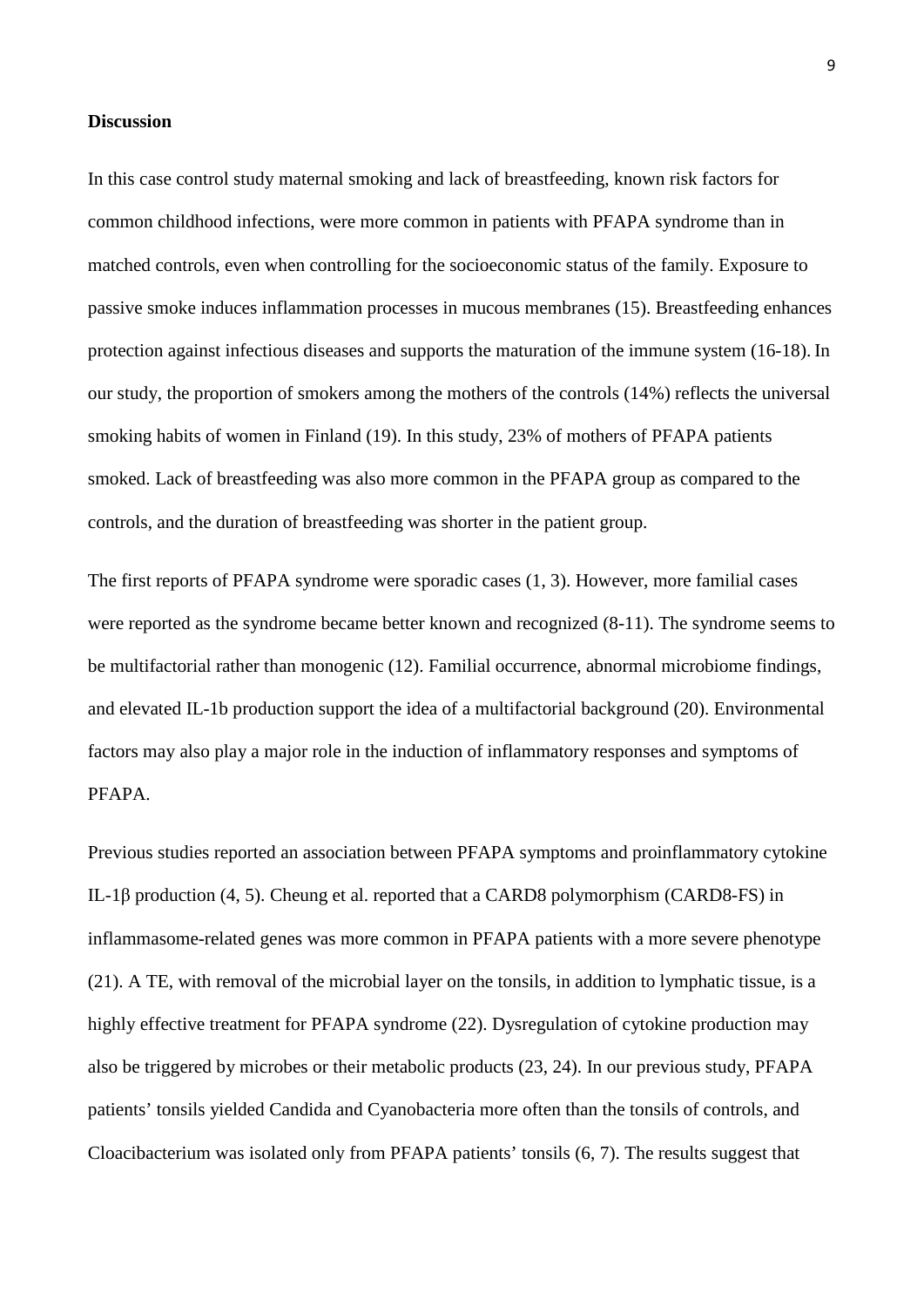microbial activity, together with exposure to various triggers, such as maternal smoking, with known immunomodulatory effects may lead to the development of PFAPA syndrome. Both Cyanobacteria and Cloacibacteria are water microbes (25, 26). In the present study, more PFAPA patients than controls had an aquarium at home. The water in an aquarium might provide a source of respiratory microbial flora.

The main strengths of our study were a large sample size and healthy controls as a comparison group. Nevertheless, epidemiological data are vulnerable to many sources of bias. Response rate in the control group was only 25% which may lead to selection bias. The main limitation in the present study was possibility of recall bias. The same survey was used in both groups, the controls completed the questionnaire 3 years after the PFAPA group. This was accounted for by adjusting the analyses for the age upon completion of the questionnaire. In addition, the PFAPA cases completed the survey during an outpatient visit, where they had an opportunity to ask about any questions they found unclear. In contrast, most of the controls completed a mailed questionnaire in their homes. One limitation of this study is that all PFAPA patients in this cohort had underwent TE and the results may thus be applied only to the most serious cases.

All cases in this patient cohort did not have either aphthous stomatitis, pharyngitis or adenitis during the fever flares. These signs have traditionally been required to the diagnosis of PFAPA (3). However, we have previously shown that the cases with fever as an only symptom are otherwise similar and respond to TE as well as the classic cases (13). Recently a large international survey showed that most of the clinicians taking care of these patients do not demand the oropharyngeal symptoms for the diagnosis of PFAPA (27).

In conclusion, in this case–control study, maternal smoking, the absence or short duration of breastfeeding, contact with an aquarium at home, and use of herbal and naturopathic products were more common in children with PFAPA syndrome than healthy controls. These associations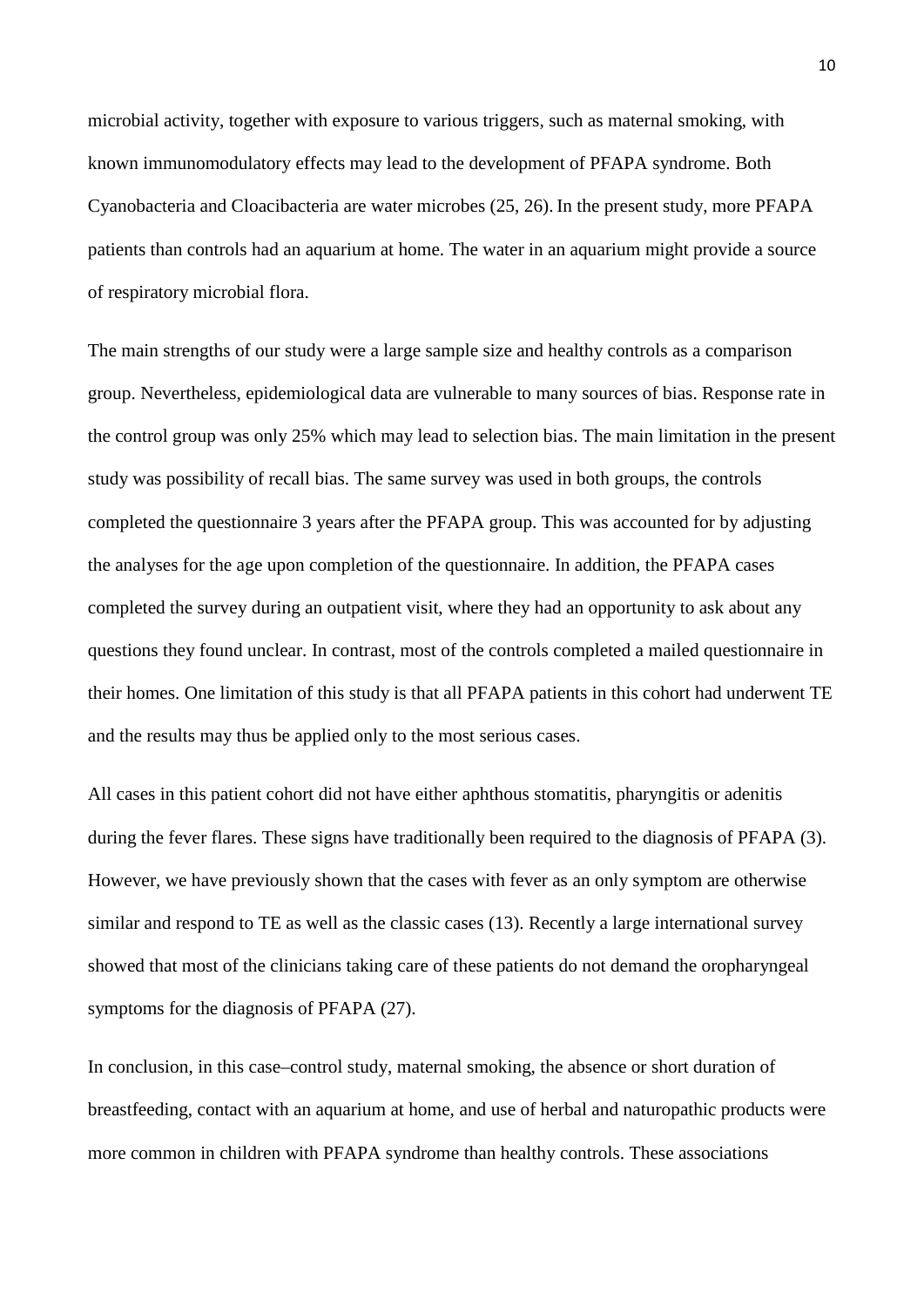emphasize the possibility that environmental risk factors may act as triggers for inflammatory processes, probably by altering the microbiota of the respiratory tract. Environmental factors may be important in the pathogenesis of PFAPA syndrome and should be evaluated in future studies.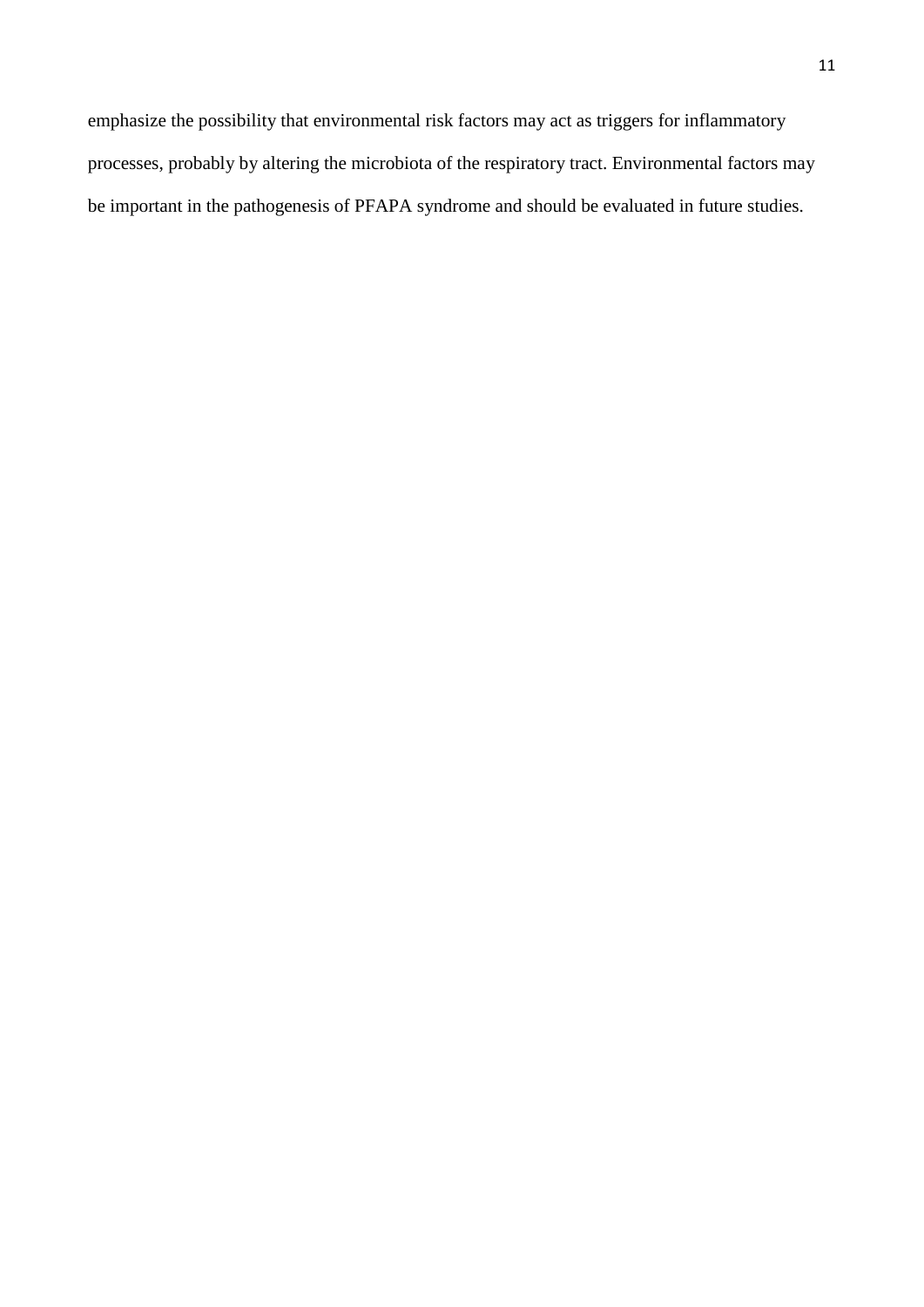**Authors contributions.** KS collected the data on the controls, participated in the analyses of the data and wrote the first draft of the manuscript. UL collected the data on the cases and revised the manuscript. PK participated in the study design and revised the manuscript. TT participated in the analyses of the data and revised the manuscript. MU participated in the study design and revised the manuscript. MR participated in the study design, performed data analyses, supervised drafting and revising the manuscript. All authors interpreted the data, contributed to the intellectual content, reviewed the manuscript and approved the final version of the manuscript as submitted.

#### **Compliance with Ethical Statements**

**Conflict of interest.** The authors do not have conflicts of interest.

**Funding.** The present work was supported by Foundation for Pediatric Research and The Finnish Medical Foundation.

**Informed consent and ethical approval.** This study was approved by the ethical committee of Northern Osthrobothnia hospital district. Informed consent was obtained from the subjects, guardians, or both, depending on the age of the subjects.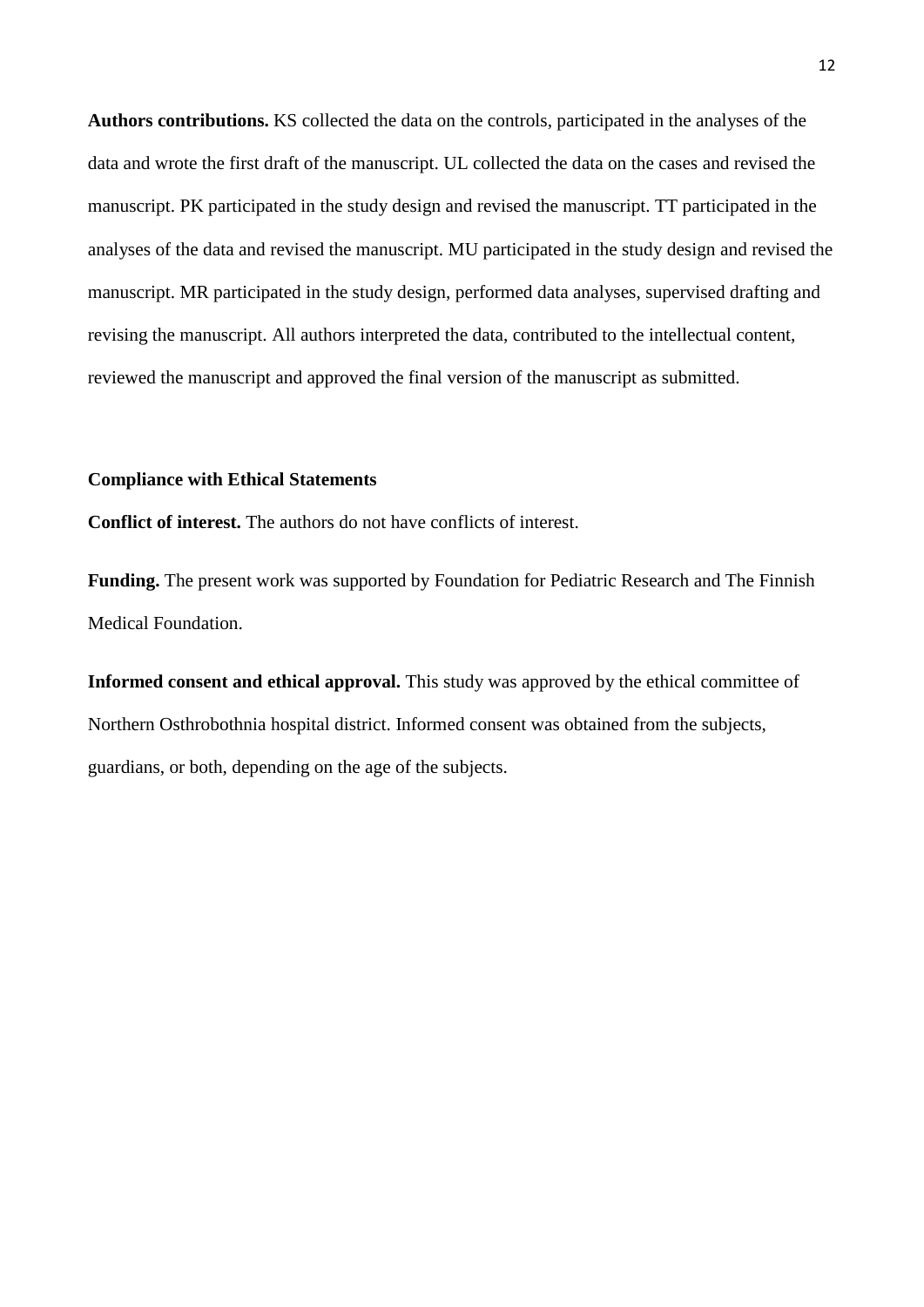# **References**

- 1. Marshall GS, Edwards KM, Butler J, Lawton AR. Syndrome of periodic fever, pharyngitis, and aphthous stomatitis. J Pediatr. 1987 Jan;110(1):43-6.
- 2. Forsvoll J, Kristoffersen EK, Oymar K. Incidence, clinical characteristics and outcome in norwegian children with periodic fever, aphthous stomatitis, pharyngitis and cervical adenitis syndrome; a population-based study. Acta Paediatr. 2013 Feb;102(2):187-92.
- 3. Thomas KT, Feder HM,Jr, Lawton AR, Edwards KM. Periodic fever syndrome in children. J Pediatr. 1999 Jul;135(1):15-21.
- 4. Kolly L, Busso N, von Scheven-Gete A, Bagnoud N, Moix I, Holzinger D, et al. Periodic fever, aphthous stomatitis, pharyngitis, cervical adenitis syndrome is linked to dysregulated monocyte IL-1beta production. J Allergy Clin Immunol. 2013 Jun;131(6):1635-43.
- 5. Stojanov S, Hoffmann F, Kery A, Renner ED, Hartl D, Lohse P, et al. Cytokine profile in PFAPA syndrome suggests continuous inflammation and reduced anti-inflammatory response. Eur Cytokine Netw. 2006 Jun;17(2):90-7.
- 6. Lantto U, Koivunen P, Tapiainen T, Glumoff V, Hirvikoski P, Uhari M, et al. Microbes of the tonsils in PFAPA (periodic fever, aphtous stomatitis, pharyngitis and adenitis) syndrome - a possible trigger of febrile episodes. APMIS. 2015 Jun;123(6):523-9.
- 7. Tejesvi MV, Uhari M, Tapiainen T, Pirttila AM, Suokas M, Lantto U, et al. Tonsillar microbiota in children with PFAPA (periodic fever, aphthous stomatitis, pharyngitis, and adenitis) syndrome. Eur J Clin Microbiol Infect Dis. 2016 Jun;35(6):963-70.
- 8. Adachi M, Watanabe A, Nishiyama A, Oyazato Y, Kamioka I, Murase M, et al. Familial cases of periodic fever with aphthous stomatitis, pharyngitis, and cervical adenitis syndrome. J Pediatr. 2011 Jan;158(1):155-9.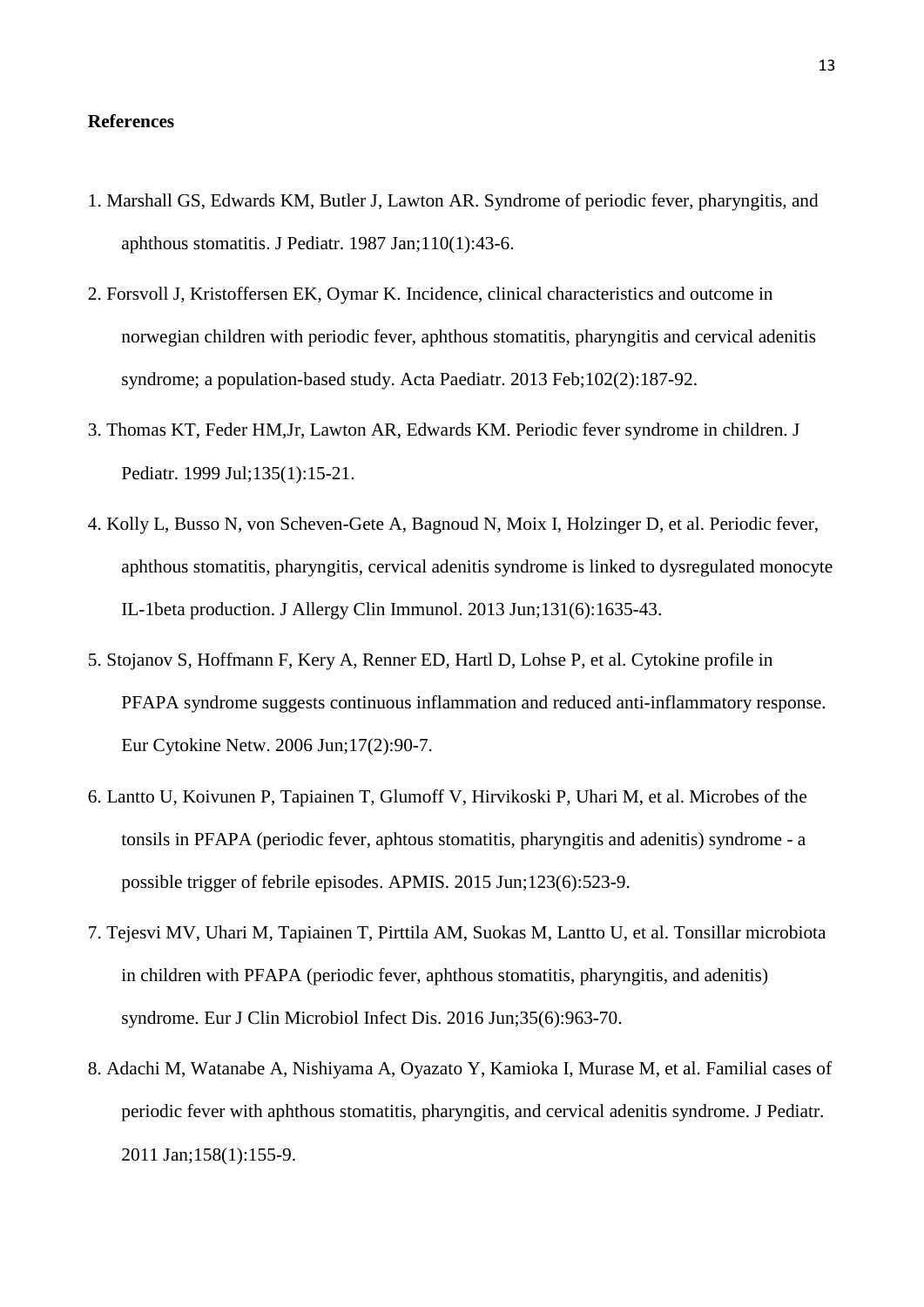- 9. Hofer M, Pillet P, Cochard MM, Berg S, Krol P, Kone-Paut I, et al. International periodic fever, aphthous stomatitis, pharyngitis, cervical adenitis syndrome cohort: Description of distinct phenotypes in 301 patients. Rheumatology (Oxford). 2014 Jun;53(6):1125-9.
- 10. Wurster VM, Carlucci JG, Feder HM,Jr, Edwards KM. Long-term follow-up of children with periodic fever, aphthous stomatitis, pharyngitis, and cervical adenitis syndrome. J Pediatr. 2011 Dec;159(6):958-64.
- 11. Manthiram K, Nesbitt E, Morgan T, Edwards KM. Family history in periodic fever, aphthous stomatitis, pharyngitis, adenitis (PFAPA) syndrome. Pediatrics. 2016 Sep;138(3):10.1542/peds.2015-4572.
- 12. Di Gioia SA, Bedoni N, von Scheven-Gete A, Vanoni F, Superti-Furga A, Hofer M, et al. Analysis of the genetic basis of periodic fever with aphthous stomatitis, pharyngitis, and cervical adenitis (PFAPA) syndrome. Sci Rep. 2015 May 19;5:10200.
- 13. Lantto U, Koivunen P, Tapiainen T, Renko M. Long-term outcome of classic and incomplete PFAPA (periodic fever, aphthous stomatitis, pharyngitis, and adenitis) syndrome after tonsillectomy. J Pediatr. 2016 Dec;179:172,177.e1.
- 14. Korppi M, Korhonen J, Lindstrom K, Mononen T. Genetic fever--internet consultation, mutation in the envelope. Duodecim. 2003;119(16):1567-71.
- 15. Amatngalim GD, Broekman W, Daniel NM, van der Vlugt LE, van Schadewijk A, Taube C, et al. Cigarette smoke modulates repair and innate immunity following injury to airway epithelial cells. PLoS One. 2016 Nov 9;11(11):e0166255.
- 16. Iyengar SR, Walker WA. Immune factors in breast milk and the development of atopic disease. J Pediatr Gastroenterol Nutr. 2012 Dec;55(6):641-7.
- 17. Hosea Blewett HJ, Cicalo MC, Holland CD, Field CJ. The immunological components of human milk. Adv Food Nutr Res. 2008;54:45-80.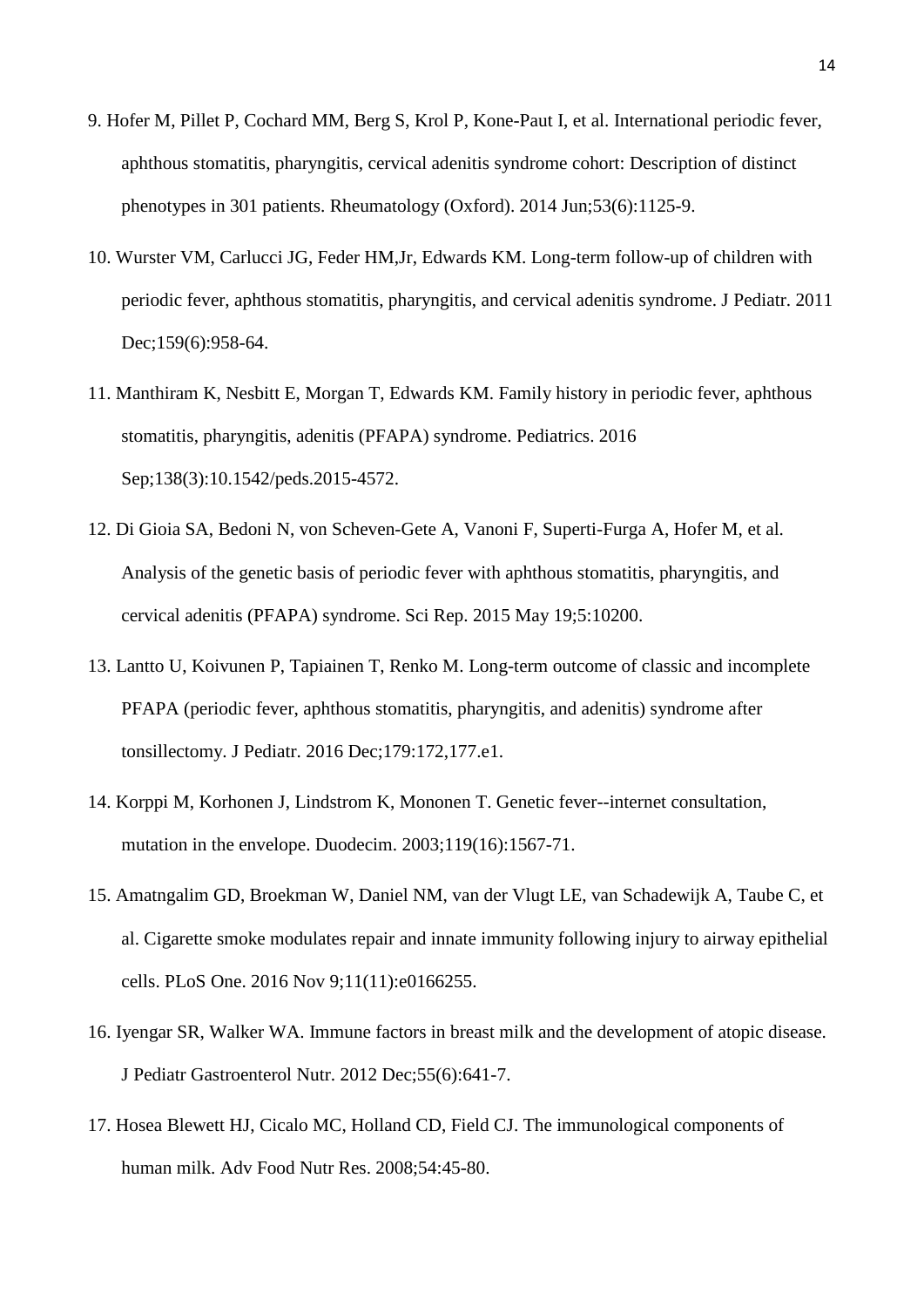- 18. Duijts L, Ramadhani MK, Moll HA. Breastfeeding protects against infectious diseases during infancy in industrialized countries. A systematic review. Matern Child Nutr. 2009 Jul;5(3):199- 210.
- 19. Reitan T, Callinan S. Changes in smoking rates among pregnant women and the general female population in australia, finland, norway, and sweden. Nicotine Tob Res. 2017 Mar 1;19(3):282- 9.
- 20. Manthiram K, Lapidus S, Edwards K. Unraveling the pathogenesis of periodic fever, aphthous stomatitis, pharyngitis, and cervical adenitis through genetic, immunologic, and microbiologic discoveries: An update. Curr Opin Rheumatol. 2017 Sep;29(5):493-9.
- 21. Cheung MS, Theodoropoulou K, Lugrin J, Martinon F, Busso N, Hofer M. Periodic fever with aphthous stomatitis, pharyngitis, and cervical adenitis syndrome is associated with a CARD8 variant unable to bind the NLRP3 inflammasome. J Immunol. 2017 Mar 1;198(5):2063-9.
- 22. Renko M, Salo E, Putto-Laurila A, Saxen H, Mattila PS, Luotonen J, et al. A randomized, controlled trial of tonsillectomy in periodic fever, aphthous stomatitis, pharyngitis, and adenitis syndrome. J Pediatr. 2007 Sep;151(3):289-92.
- 23. Joly S, Ma N, Sadler JJ, Soll DR, Cassel SL, Sutterwala FS. Cutting edge: Candida albicans hyphae formation triggers activation of the Nlrp3 inflammasome. J Immunol. 2009 Sep 15;183(6):3578-81.
- 24. Witzenrath M, Pache F, Lorenz D, Koppe U, Gutbier B, Tabeling C, et al. The NLRP3 inflammasome is differentially activated by pneumolysin variants and contributes to host defense in pneumococcal pneumonia. J Immunol. 2011 Jul 1;187(1):434-40.
- 25. Jurelevicius D, Alvarez VM, Marques JM, de Sousa Lima LR, Dias Fde A, Seldin L. Bacterial community response to petroleum hydrocarbon amendments in freshwater, marine, and hypersaline water-containing microcosms. Appl Environ Microbiol. 2013 Oct;79(19):5927-35.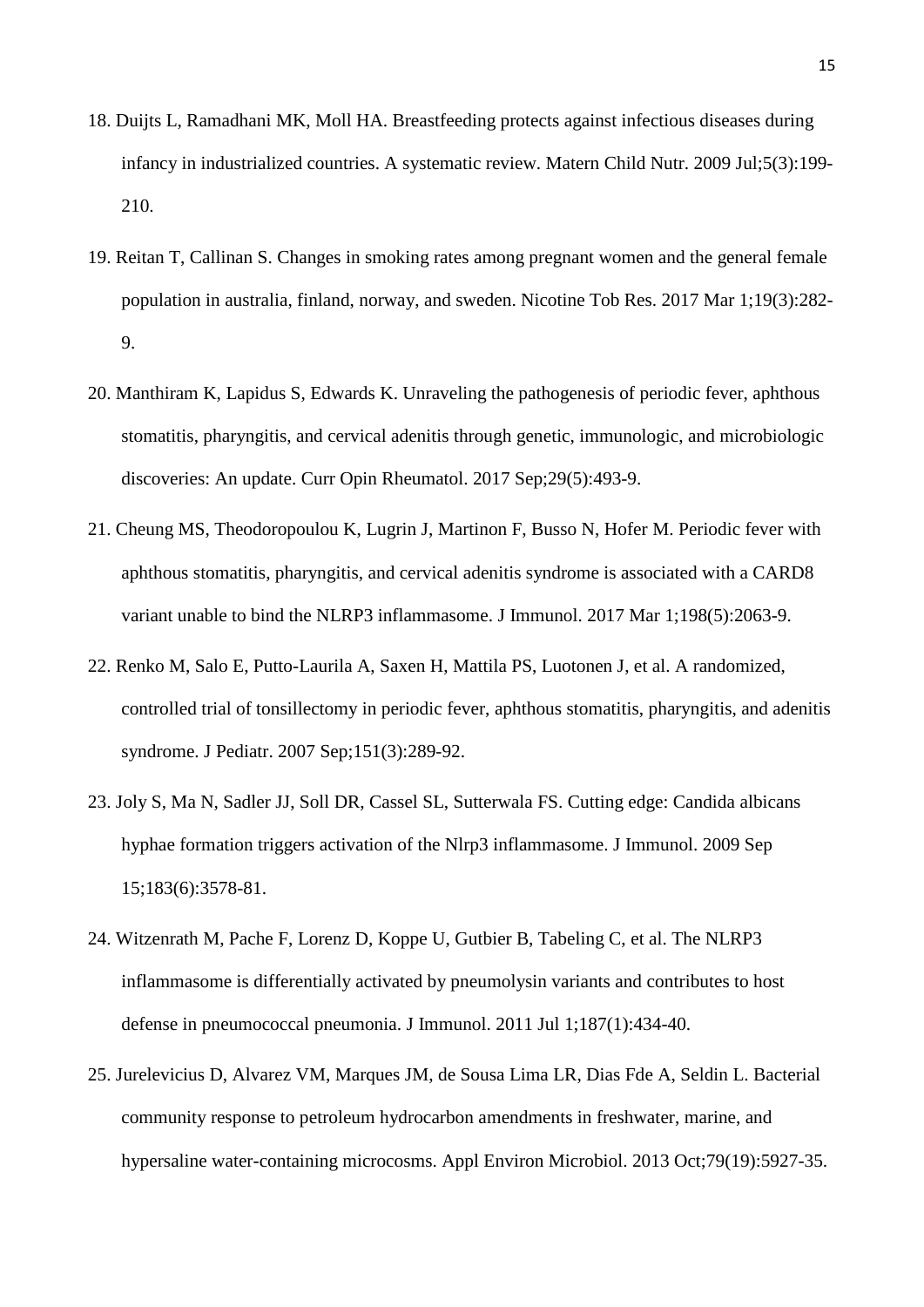- 26. Revetta RP, Gomez-Alvarez V, Gerke TL, Curioso C, Santo Domingo JW, Ashbolt NJ. Establishment and early succession of bacterial communities in monochloramine-treated drinking water biofilms. FEMS Microbiol Ecol. 2013 Dec;86(3):404-14.
- 27. [Manthiram K,](https://www.ncbi.nlm.nih.gov/pubmed/?term=Manthiram%20K%5BAuthor%5D&cauthor=true&cauthor_uid=28271158) [Li SC,](https://www.ncbi.nlm.nih.gov/pubmed/?term=Li%20SC%5BAuthor%5D&cauthor=true&cauthor_uid=28271158) [Hausmann JS,](https://www.ncbi.nlm.nih.gov/pubmed/?term=Hausmann%20JS%5BAuthor%5D&cauthor=true&cauthor_uid=28271158) [Amarilyo G,](https://www.ncbi.nlm.nih.gov/pubmed/?term=Amarilyo%20G%5BAuthor%5D&cauthor=true&cauthor_uid=28271158) [Barron K,](https://www.ncbi.nlm.nih.gov/pubmed/?term=Barron%20K%5BAuthor%5D&cauthor=true&cauthor_uid=28271158) [Kim H](https://www.ncbi.nlm.nih.gov/pubmed/?term=Kim%20H%5BAuthor%5D&cauthor=true&cauthor_uid=28271158) et al. Physicians' perspectives on the diagnosis and management of periodic fever, aphthous stomatitis, pharyngitis, and cervical adenitis (PFAPA) syndrome. [Rheumatol Int.](https://www.ncbi.nlm.nih.gov/pubmed/28271158) 2017 Jun;37(6):883-889.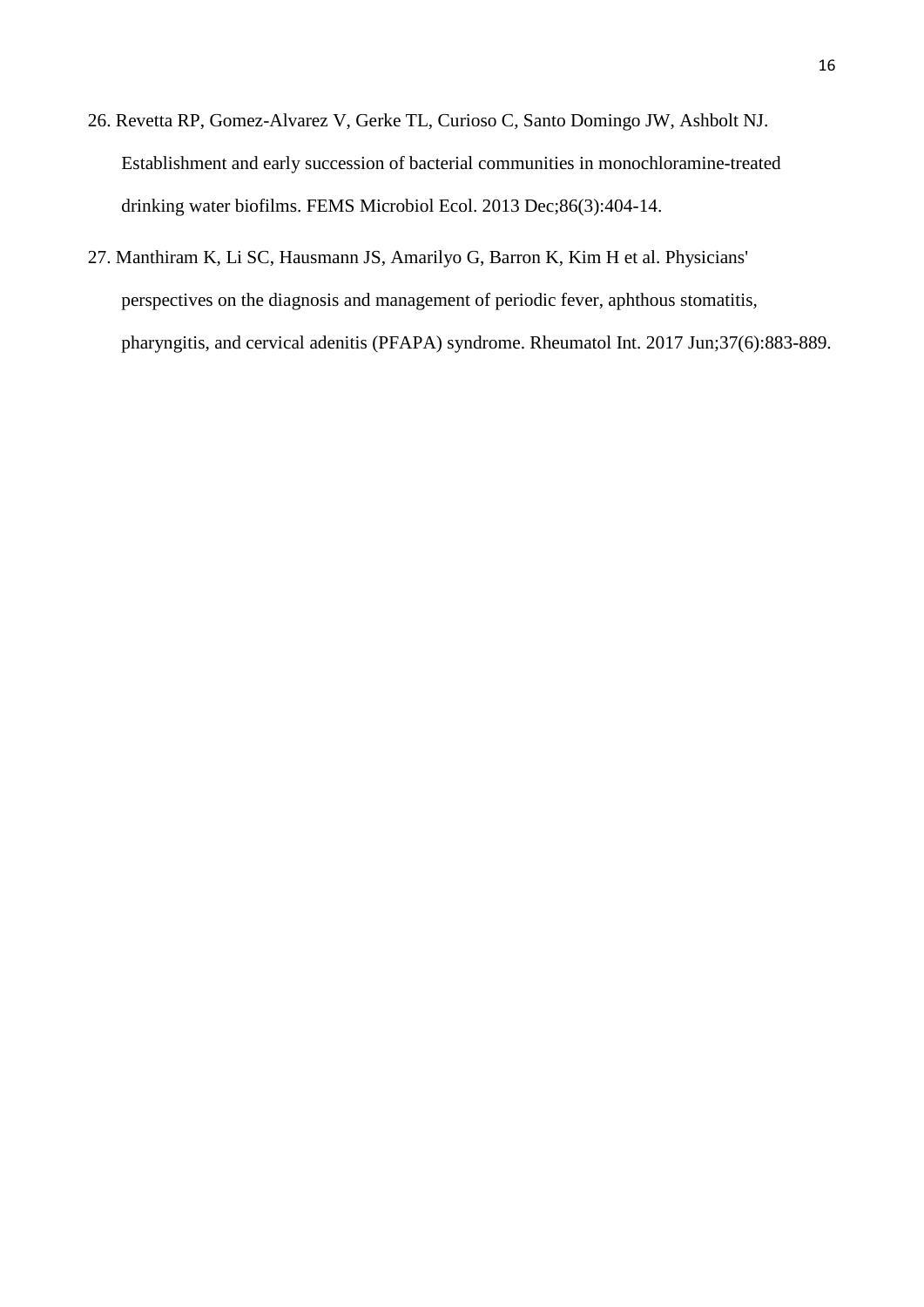# **Figure legends**

Figure 1. Flow chart of the recruitment of the patients with PFAPA syndrome and controls.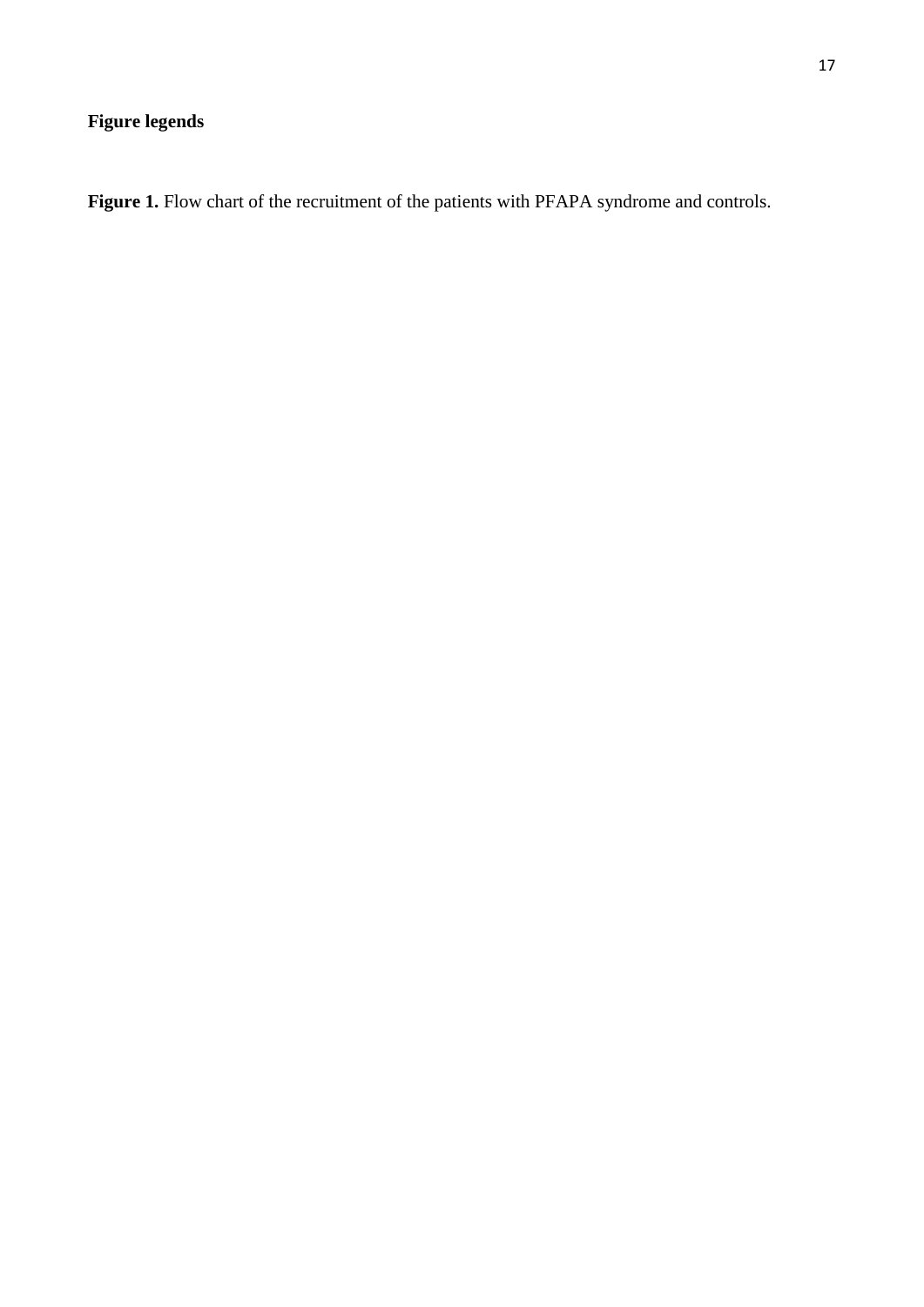**Table 1.** Social risk factors and hygiene practices during childhood in 119 PFAPA cases and 230 controls. Univariate regression model, adjusted for age at time of data collection and the social class of the family, as determined by the occupation of the mother.

| <b>Environmental factors</b>                 | <b>Cases</b> | <b>Controls</b> | aOR       | 95% CI          | $\boldsymbol{P}$ |
|----------------------------------------------|--------------|-----------------|-----------|-----------------|------------------|
| Born by a cesarean section, $N$ (%)          | $15(13.0\%)$ | 33 (14.5%)      | 0.974     | 0.493-1.923     | 0.939            |
|                                              |              |                 |           |                 |                  |
| Having siblings, $N$ (%)                     | 102 (90.3%)  | 200 (87.7%)     | 0.962     | 0.445-2.078     | 0.921            |
| Breastfed, $N$ (%)                           | 103 (93.6%)  | 228 (99.1%)     | 0.093     | 0.017-0.505     | 0.006            |
| Adherence to vaccination program, $N$ (%)    | 116 (100%)   | 228 (99.6%)     | <b>NA</b> |                 |                  |
| Use of reusable diapers, $N$ (%)             | 19 (16.8%)   | $37(17.1\%)$    | 1.181     | $0.621 - 2.248$ | 0.611            |
| Place of residence, $N$ (%) (aged < 7 years) |              |                 |           |                 |                  |
| Rural (prior)                                | $62(53.4\%)$ | 128 (56.4%)     | 1.159     | 0.716-1.876     | 0.549            |
| Urban                                        | 54 (46.6%)   | 99 (43.6%)      |           |                 |                  |
|                                              |              |                 |           |                 |                  |
| House type (aged $<$ 7 years)                |              |                 |           |                 |                  |
| Farm house                                   | $4(3.4\%)$   | 13 (5.7%)       | Ref.      |                 |                  |
| Apartment                                    | $14(12.1\%)$ | $12(5.2\%)$     | 0.212     | 0.049-0.918     | 0.038            |
| <b>Terraced</b> house                        | $21(18.1\%)$ | 41 (17.9%)      | 0.538     | 0.147-1.976     | 0.351            |
| Detached house                               | 77 (66.4%)   | 163 (71.2%)     | 0.754     | 0.233-2.546     | 0.649            |
| Mother smokes, $N$ (%)                       | $27(22.9\%)$ | 30(13.6%)       | 2.454     | 1.305-4.613     | 0.005            |
| Father smokes, $N$ (%)                       | 34 (29.8%)   | 52 (23.3%)      | 1.538     | 0.902-2.624     | 0.114            |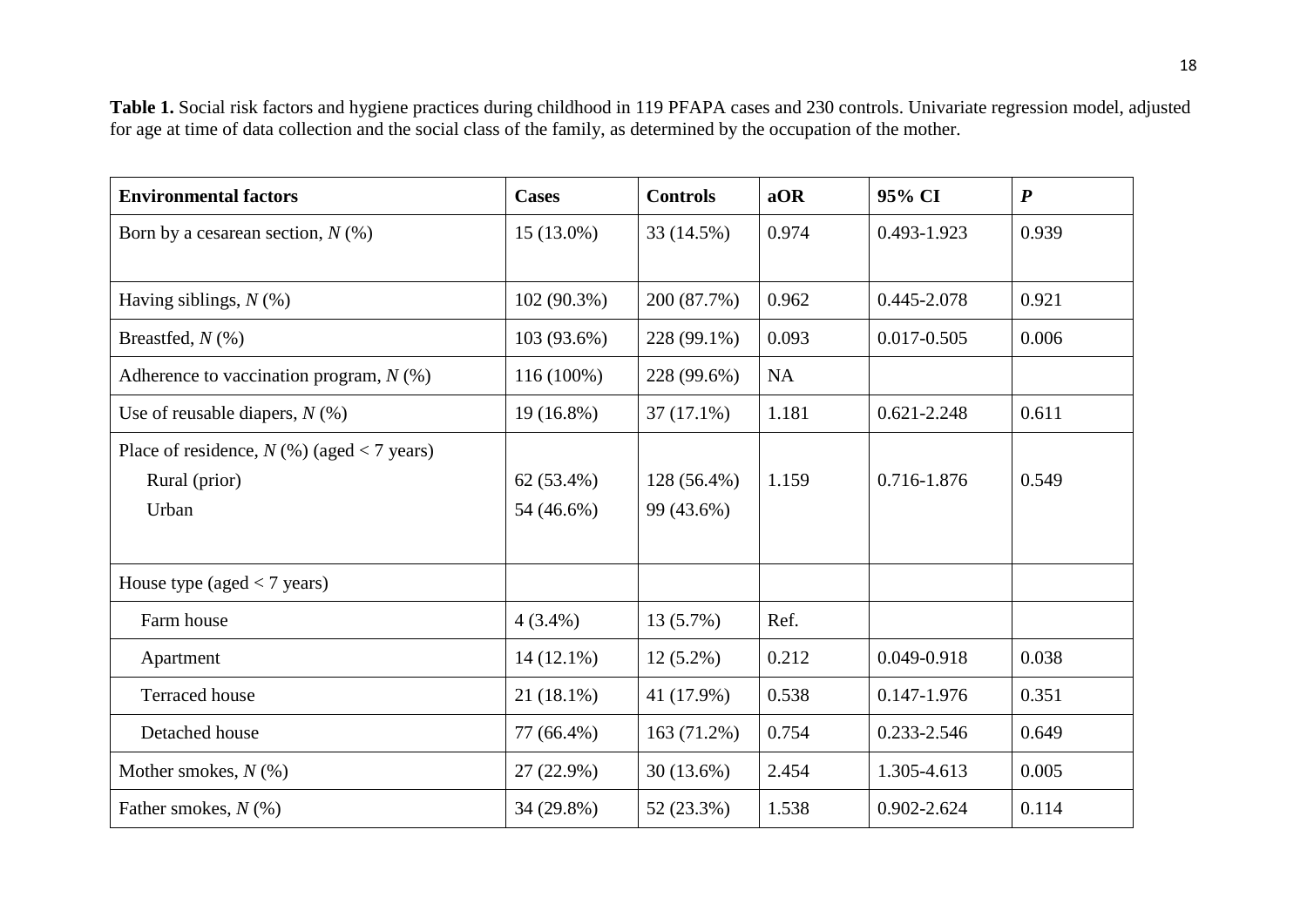| Nail chewing, $N$ $(\%)$                         | 44 (37.9%)   | 87 (37.8%)    | 1.053 | 0.648-1.713 | 0.834 |
|--------------------------------------------------|--------------|---------------|-------|-------------|-------|
| Pica symptoms, $N$ (%)                           | $17(14.8\%)$ | $21(9.2\%)$   | 1.366 | 0.663-2.813 | 0.379 |
| Use of a pacifier, $N(\%)$                       | 98 (86.0%)   | 176 (77.2%)   | 1.758 | 0.928-3.332 | 0.083 |
| Thumb sucking, $N$ (%)                           | $4(3.5\%)$   | $20(9.0\%)$   | 0.569 | 0.182-1.784 | 0.334 |
| Use of herbal and naturopathic products, $N$ (%) | $17(14.8\%)$ | $14(6.1\%)$   | 2.811 | 1.266-6.241 | 0.011 |
| Daycare center (aged < 2 years), $N$ (%)         | 26(22.6%)    | 70 (30.8%)    | 0.563 | 0.319-0.994 | 0.048 |
| Daycare center (aged $2-7$ years), $N$ (%)       | 71 (61.2%)   | 143 (63.0%)   | 0.816 | 0.495-1.344 | 0.424 |
| Family daycare (aged < 2 years), $N$ (%)         | $16(13.8\%)$ | 58 (25.6%)    | 0.533 | 0.284-1.002 | 0.051 |
| Family daycare (aged $2-7$ years), $N$ (%)       | $30(25.9\%)$ | 41 $(18.1\%)$ | 1.746 | 0.988-3.086 | 0.055 |
| Foreign travel, $N$ (%)                          | 83 (71.6%)   | 158 (68.7%)   | 1.545 | 0.895-2.667 | 0.118 |

aOR: OR adjusted for the age at data collection and social class of the family

CI: confidence interval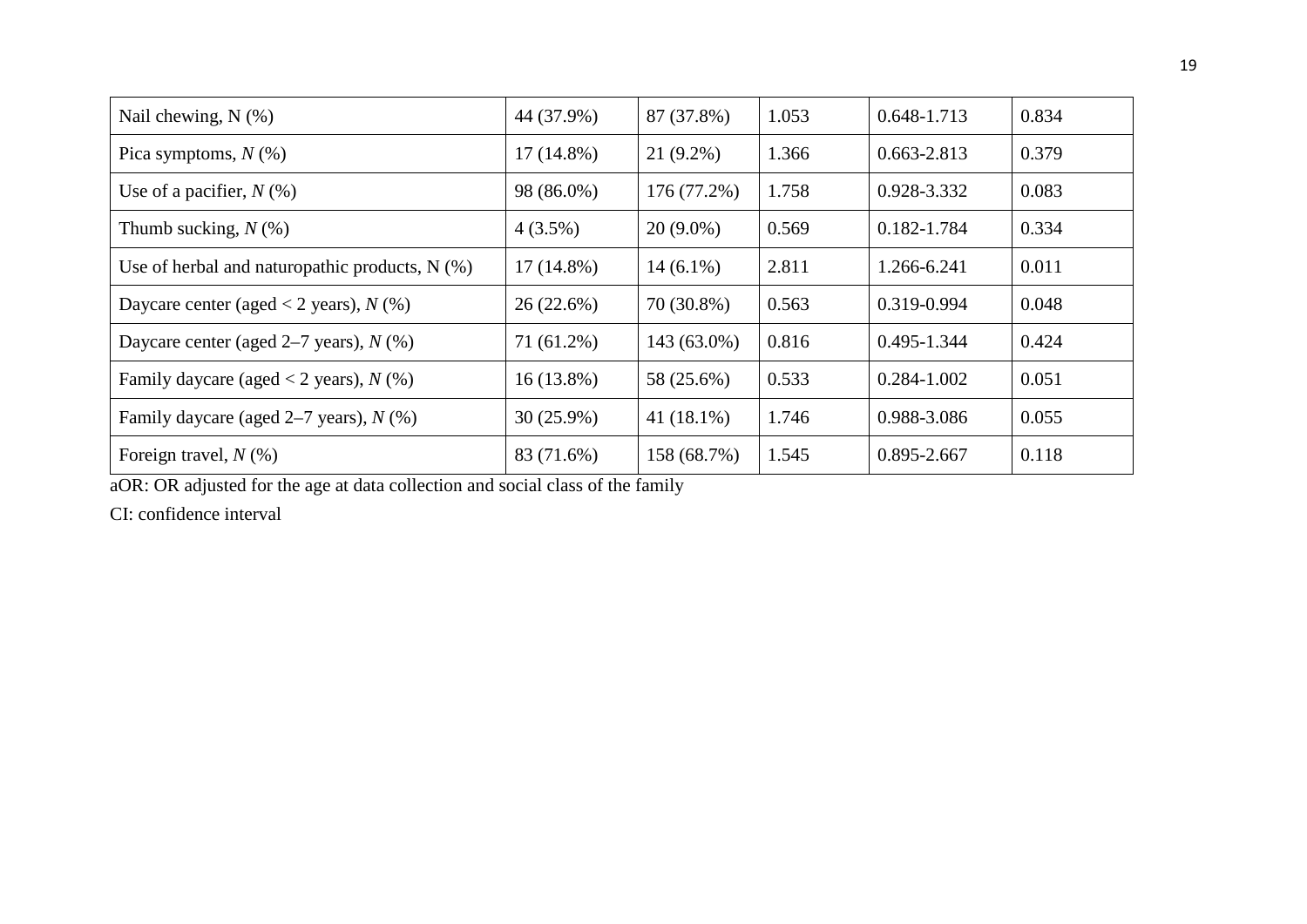| <b>Products</b>    | <b>Cases</b> | <b>Controls</b> | aOR   | 95% CI      | $\boldsymbol{P}$ |
|--------------------|--------------|-----------------|-------|-------------|------------------|
| Cat, $N(\%)$       | 44 (37.6%)   | 87 (37.8%)      | 0.946 | 0.580-1.545 | 0.825            |
| Dog, $N$ $(\%)$    | $69(59.0\%)$ | 125 (54.3%)     | 1.472 | 0.902-2.401 | 0.122            |
| Rodent, $N$ $(\%)$ | 34 (29.3%)   | 51 (22.2%)      | 1.715 | 0.993-2.962 | 0.053            |
| Aquarium, $N$ (%)  | $30(25.9\%)$ | 33 (14.3%)      | 2.262 | 1.247-4.104 | 0.007            |
| Terrarium, $N$ (%) | $11(9.5\%)$  | $12(5.2\%)$     | 2.385 | 0.906-6.279 | 0.079            |
| Cows, $N(\%)$      | $4(3.5\%)$   | $14(6.1\%)$     | 0.562 | 0.168-1.879 | 0.350            |
| Sheep, $N(\%)$     | $7(6.1\%)$   | $7(3.0\%)$      | 1.700 | 0.529-5.459 | 0.373            |
| Horses, $N(\%)$    | $11(9.4\%)$  | 11 $(4.8\%)$    | 1.578 | 0.630-3.954 | 0.330            |

**Table 2.** Exposure domestic animals, including household pets in 119 PFAPA cases and 230 controls. Univariate regression model, adjusted for age at the time of data collection and the social class of the family, as determined by the occupation of the mother.

aOR: OR adjusted for the age at data collection and social class of the family

CI: confidence interval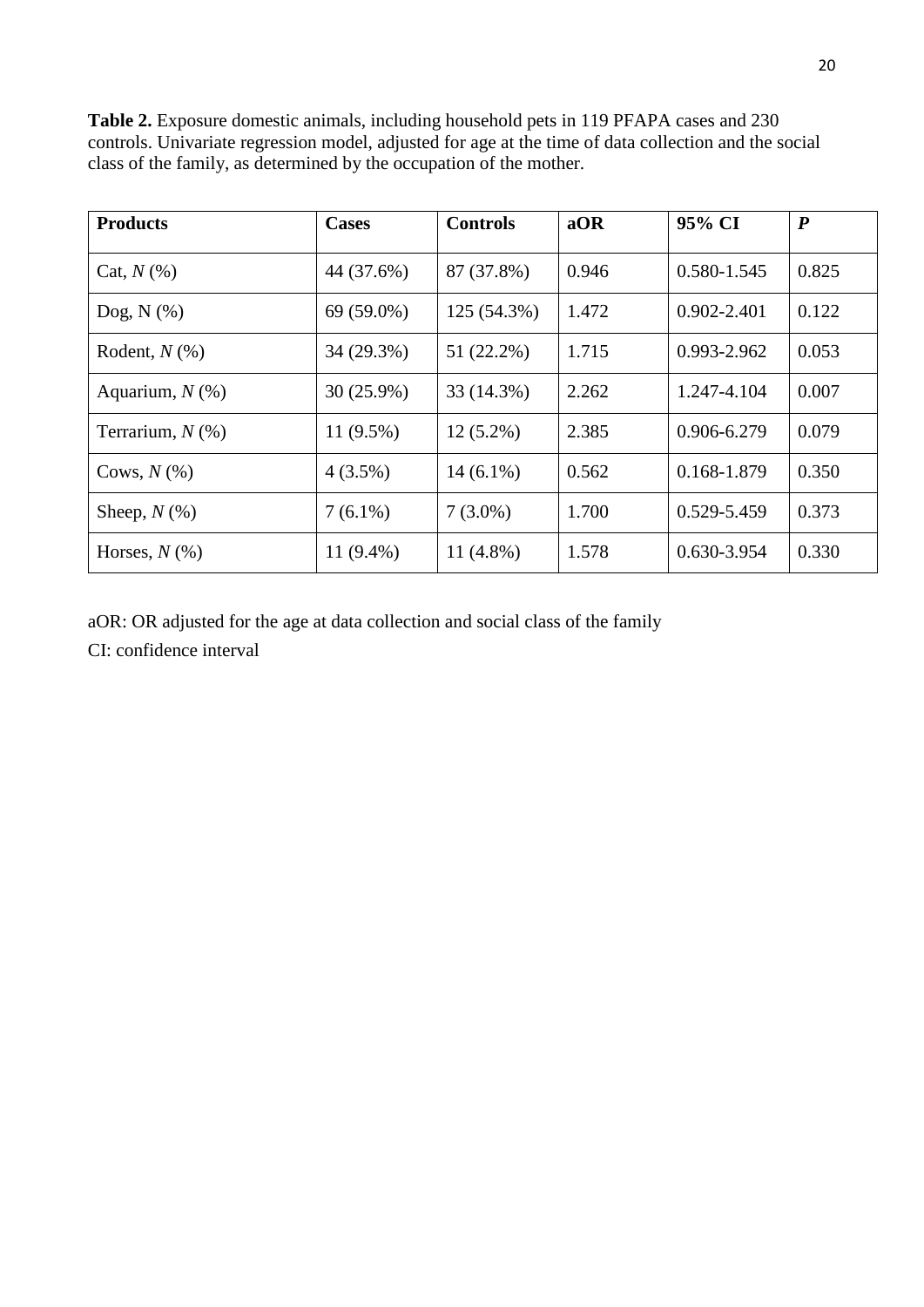| <b>Factor</b>                              | aOR   | 95% CI          | P     |
|--------------------------------------------|-------|-----------------|-------|
| Breastfeeding (yes/no)                     | 0.095 | 0.017-0.538     | 0.008 |
| Daycare center (aged $<$ 2 years)          | 0.681 | $0.365 - 1.268$ | 0.226 |
| Mother smokes                              | 2.489 | 1.202-5.155     | 0.014 |
| Type of housing (aged $<$ 7 years)         |       |                 |       |
| Farm house                                 | Ref.  |                 |       |
| Apartment                                  | 0.358 | 0.069-1.848     | 0.220 |
| <b>Terraced</b> house                      | 0.597 | 0.143-2.490     | 0.479 |
| Detached house                             | 0.953 | 0.248-3.662     | 0.944 |
| Aquarium at home                           | 2.385 | 1.218-4.672     | 0.011 |
| Use of herbal and naturopathic<br>products | 3.816 | 1.499-9.716     | 0.005 |

**Table 3.** Results of a multifactorial logistic regression model, adjusted for age at the time of data collection and the social class of the family, as determined by the occupation of the mother.

aOR: OR adjusted for the age at data collection and social class of the family

CI: confidence interval